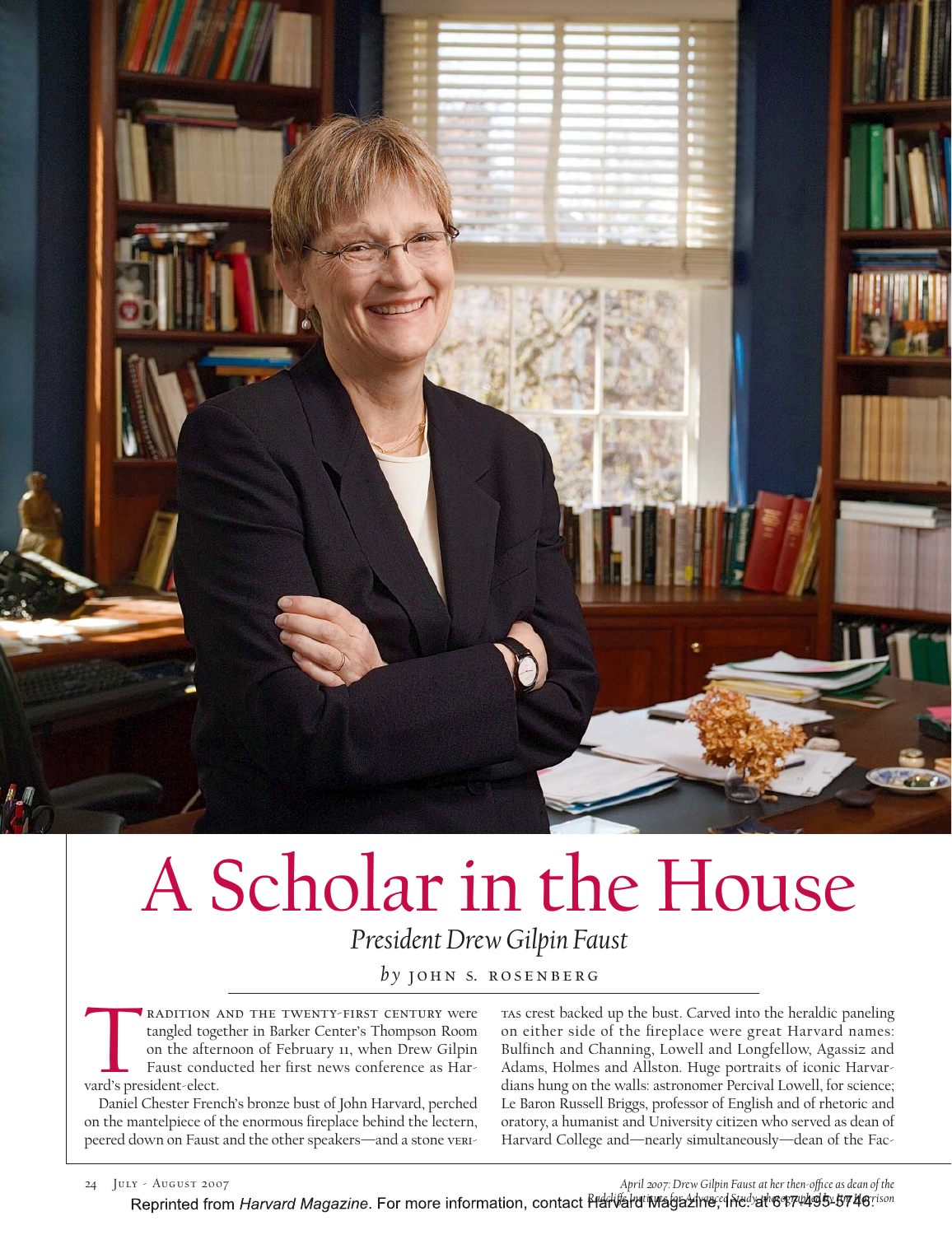

ulty of Arts and Sciences and president of Radcliffe College; and, from the world of public service, Theodore Roosevelt, A.B. 1880, LL.D. 1902, an Overseer from 1895 to 1901 and from 1910 to 1916, among other offices held. And there was as well, in the corner, a smaller portrait of Helen Keller, a 1904 Radcliffe alumna to whom Harvard awarded an honorary doctorate 51 years later—the first woman so recognized.

But for all the weight of the Georgian Revival setting and the late Crimson celebrities, the event was thoroughly modern. The coffered ceiling had been retrofitted with energy-efficient fluorescent lights when the Harvard Union was renovated in 1997. A thicket of television cameras filled the risers erected for the occasion, attesting to worldwide interest in the University's leadership transition. And of course Faust, about to become Harvard's twentyeighth president, would be the first woman to hold that office. She acknowledged the significance, saying, "I hope that my own appointment can be one symbol of an opening of opportunities that would have been inconceivable even a generation ago." Asked by a reporter

about her gender, Faust responded levelly, "I'm not the *woman* president of Harvard. I'm the president of Harvard." (See "Crossing Boundaries," March-April, page 60A, and the more extensive on-line report at www.harvardmagazine.com/2007/02/11/ crossing-boundaries.html.)

Perhaps too neatly, the colliding style and substance of the occasion symbolized an ancient university (nearing its 375th anniversary, and in the 400th year of its namesake's birth) preparing itself for contemporary challenges and opportunities. But the obvious news angles—that Harvard had appointed a president after a period of upheaval, and a woman at that—deflected attention from two other story lines that may prove far more consequential during the administration that begins July 1. Both themes involve a return to tradition as the likeliest route to move the University forward expeditiously.

First, in selecting Faust, Harvard determined that it would best be led by someone whose career has been that of a scholar

(she is an accomplished historian), to an extent not matched since chemist James Bryant Conant became president in 1933. Second, because Faust has been dean of the Radcliffe Institute for Advanced Study since 2001, Harvard has turned to one of its own—the first truly internal candidate since Derek Bok, then dean of Harvard Law School, became president in 1971. In the intersection of those paths, one may perceive the prospects for a presidency rooted in the University's past and ambitious about its future.

#### "An unprecedented rate of progress"

"An unprecedented rate of progress"<br>AUST SKETCHED elements of her childhood "in a privi-<br>leged family in the rural Shenandoah Valley" of Virginia in<br>"Living History," an essay published in this magazine in leged family in the rural Shenandoah Valley" of Virginia in "Living History," an essay published in this magazine in 2003. "I was the only daughter in a family of four children," she wrote, and subject to her community's prevailing expectations for girls. As she noted in the bracing preface to her widely acclaimed 1996 book, *Mothers of Invention: Women of the Slaveholding South in the American Civil War*:

When I was growing up in Virginia in the 1950s and 1960s, my mother taught me that the term "woman" was disrespectful, if not insulting. Adult females—at least white ones—should be considered and addressed as "ladies." I responded to this instruction by refusing to wear dresses and by joining the 4-H club, not to sew and can like all the other girls, but to raise sheep and cattle with the boys. My mother still insisted on the occasional dress but, to her credit, said not a negative word about my enthusiasm for animal husbandry.

Looking back, I am sure that the origins of this book lie somewhere in that youthful experience and in the continued confrontations with my mother—until the very eve of her death when I was 19—about the requirements of what she usually called "femininity." "It's a man's world, sweetie, and the sooner you learn that the better off you'll be," she warned. I have been luckier than she in that I have lived in a time when my society and culture have supported me in proving that statement wrong.

At least a few elements seem to have impelled "Drew" (she did not go by her given name, "Catharine") beyond the settled circumstances in which she lived. In the 2003 essay, she described the all-white school she attended (she was a fifth-grader during the 1956-1957 academic year), the all-white Episcopal church to which the family belonged, and her growing awareness of racial inequality in that era of Southern resistance to *Brown v. Board of Education*—an awareness that prompted her to write a "Dear Mr. Eisenhower" letter to the president that winter to express her "many feelings about segregation."

That dawning social conscience combined with some inner spirit to direct Faust far beyond needlework: "Did my sense of the privileges allotted my brothers—who did not have to wear scratchy organdy dresses or lace underwear, sit decorously, curtsy, or accept innumerable other constraints on freedom—make me attuned to other sorts of injustice?" Or as she put it more piquantly at the Harvard College Women's Leadership Awards ceremony on April 25, "I think I was born a pain in the neck."

And her mother, despite those admonitions, guided her into a wider world through the powerful medium of education. Faust attended Concord Academy in Massachusetts, the first step in a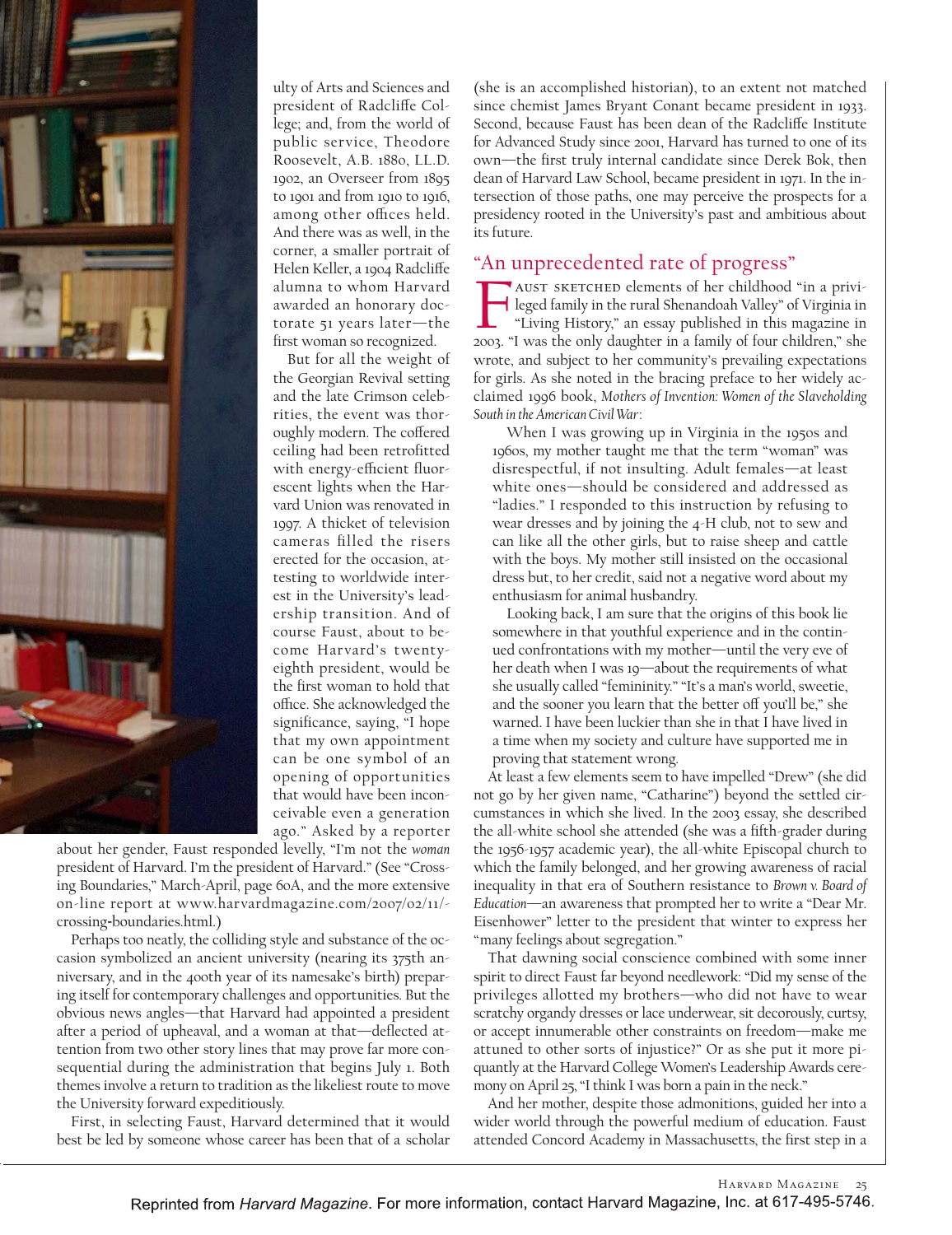trajectory that led northward, into academia. She then earned a bachelor's degree, magna cum laude with honors in history, from Bryn Mawr in 1968; while there, she marched for civil rights and against the Vietnam War and was a student-government leader. Among her teachers was Mary Maples Dunn—later president of Smith College and then director of the Schlesinger Library on the History of Women in America at Radcliffe College, and interim president during the year in which Radcliffe transformed from college to institute for advanced study.

Faust pursued master's and doctoral degrees in American civilization from the University of Pennsylvania, concluding her graduate studies in 1975. She then served on the Penn faculty, in the departments of American civilization and of history, from 1976 until her appointment as the Radcliffe Institute's founding dean, effective on January 1, 2001. Committees of faculty and students twice honored her for her teaching.



During her early academic career, Faust also passed through testing personal experiences. An early marriage ended in divorce in 1976; Faust and historian of science Charles Rosenberg (then at Penn, now Monrad professor of the social sciences) married in 1980. Their family includes Faust's stepdaughter, Leah Rosenberg, an assistant professor in the University of Florida's English department, where she specializes in Caribbean literature, and their daughter, Jessica Rosenberg '04, who begins graduate study in comparative literature at Penn this fall. In 1988, Faust was treated for breast cancer (during a conversation, she calls the diagnosis, just after her fortieth birthday, and therapy "life-transforming") and in 1999 for thyroid cancer, which required no treatment after surgery. She now enjoys an "entirely clean bill of health."

Whatever she left behind in Virginia, Faust wrote in 2003, "I have always known that I became a southern historian because I grew up in that particular time and place." Both "historian" and "southern" figure in that formulation. "I wanted to keep my scholarship and teaching at the core of what I did," she says. Although the wide praise for *Mothers of Invention* and her association with women's studies at Penn and Radcliffe may have created an impression that Faust is principally a feminist historian, her work, while thematic, is much broader.

From *The Sacred Circle* (1977), a study of the ideas and ideology of five proslavery Southern intellectuals, through *Mothers of Invention*, Faust says, "The reason I got so interested in the Civil War, moving from the antebellum South to the Civil War period in the focus of my research, is that it is a moment when people are confronted with the necessity of change and how they respond to that. What changes do they make, and what ones do they resist?"

The subjects and approaches vary, but Faust's books tease out the reactions of elites on the edge—or during their failure to adapt to new circumstances. *James Henry Hammond and the Old South: A Design for Mastery* (1982) probes deeply the mind and mores of one member of the "sacred circle": a South Carolina lawyer, publisher, planter and slaveholder (he died at the evocatively named Redcliffe plantation), U.S. Representative, and governor, and the successor to Senator John C. Calhoun as the foremost proponent of nullification. In pursuit of that idea, she shows, Hammond "overtly espoused traditional republican political values," but in fact undercut Calhoun's efforts "to restore the politics of deference" by resorting to more democratic politicking. His defense of slavery as a benevolent, divinely ordained, and mutually beneficial system was rendered hollow by the harsh relationship that Faust reveals between master and bondsmen, and by his sexual use of women he owned. Between his public beliefs and his private needs, Faust shows, "Like many other Americans of his day and many southerners especially, Hammond was alarmed by what seemed to him an unprecedented rate of progress in the modern world," transforming economic life but also "long-cherished social and political arrangements as well as traditional systems of belief and morality."

In *Mothers of Invention*, Faust examines an entire elite—plantation wives and daughters—whose race, gender, and class accorded them an elevated place in society that was shattered in the Civil War. Through diaries, letters, and other evidence, Faust explores what it meant to be thrust from the luxury of living above and apart from the brutality of administering a slave economy, to the necessity of running plantations when the men went off to battle. Ranging across the fiction women read and wrote, their appeals to Jefferson Davis for protection and sustenance, their jobs in hospitals and schools, their changes in faith and in clothing, and the consequences (social and sexual) of the disappearance of suitable mates from the community, she analyzes the collapse of a system dependent on deference to patriarchy. One of her subjects wrote to her husband, "I will never feel like myself again." Faust notes that others, especially upper-class women heavily invested in their past superiority, "[f]or all their disillusionment with slavery, with Confederate leadership, and with their individual men…clung to—even reasserted—lingering elements of privilege," holding fast to "the traditional hierarchical social and racial order that had defined their importance." *w* In Mothers of Invantion, Faust examines an entire elite—planta-<br><sup>8</sup><sup>2</sup> conded them an elevated place in society that was shartteed in<br>each conded them and Mary Mayles and Conded the strained in the strained of the civi

Faust's histories of these doomed elites are characterized by deep archival research, multiple forms of evidence, and human empathy—her ability to understand the ideas and hopes of people whose values and behavior may be utterly alien. Scholarly curiosity has motivated her research and writing, aligning her own career experience closely with that of the professors she will now lead. But her subjects and discoveries, unlike those of most of her former peers, bear an almost uncanny relevance to thinking about the culture of elite research universities. For after a century of intellectual and institutional preeminence, universities have en-

26 July - August 2007 *April 2000: Drew Gilpin Faust at the announcement of her appointment as the Radcli≠e Institute's founding dean,*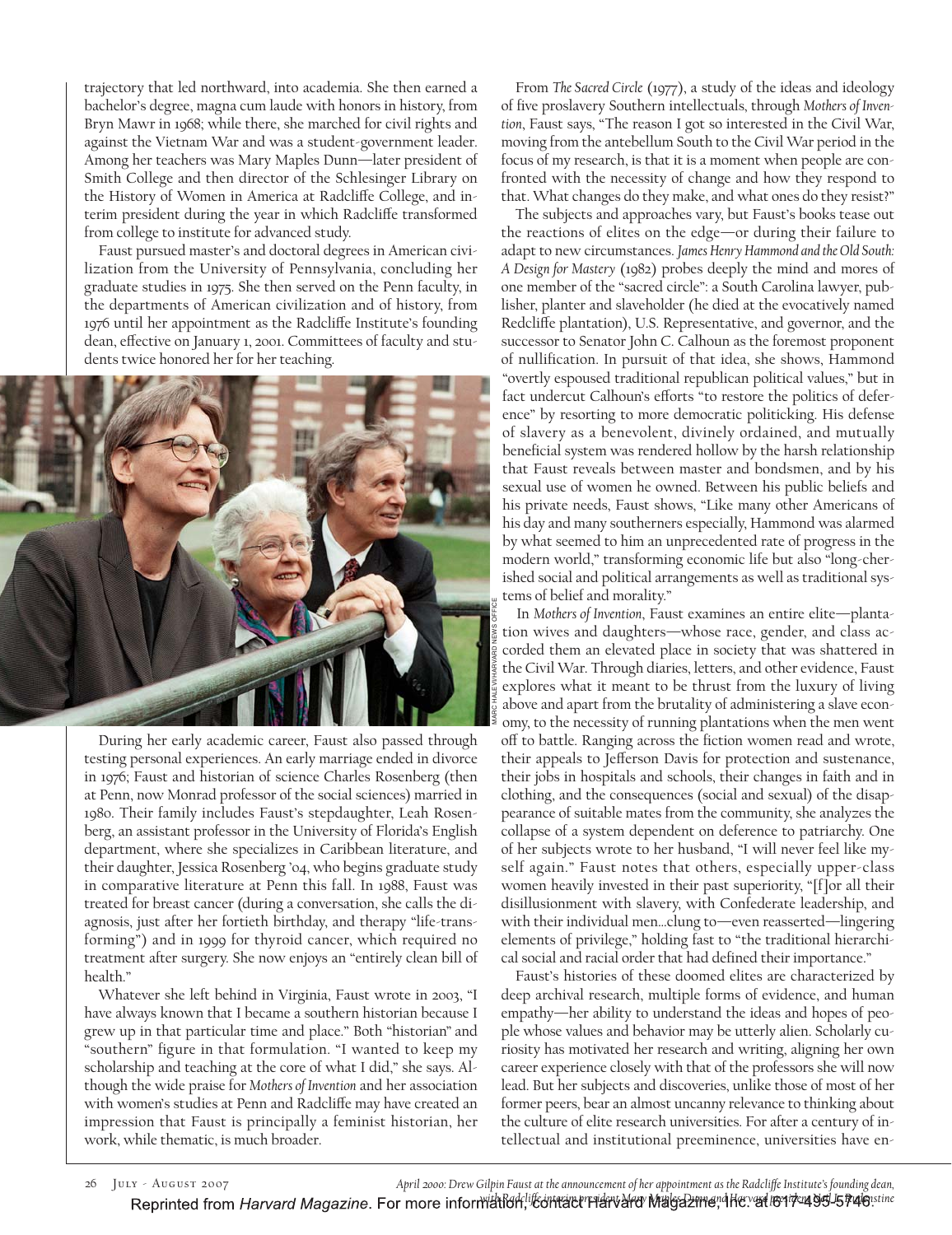tered an era when their assumptions and performance face questions both from within and from the wider society.

#### "I was always a citizen"

"I WAS AIWAYS A CILIZEN"<br>PRODUCTIVE SCHOLARSHIP did not isolate Drew Gilpin<br>Faust in dusty archives. "I resisted a number of requests,<br>invitations, even a certain amount of pressure, to take on Faust in dusty archives. "I resisted a number of requests, invitations, even a certain amount of pressure, to take on administrative roles," she says. "But I found myself doing a lot of it anyway, because I'd be asked to chair committees, or be on boards, or be on committees for the American Historical Association—to be an officer, take responsibility for my discipline, for my university, for my department." So despite her focus on research and teaching, Faust chaired the American civilization department and directed the women's studies program, for five years each, during her quarter-century at Penn.

Her service ultimately extended far beyond such professorial routines. "A Mind of Her Own," an extended article by Jean M. Dykstra published in the February 1991 *Pennsylvania Gazette*, portrays Faust the scholar also taking on highly contentious issues—diversity; faculty, student, and staff interactions; the challenges facing Penn's urban West Philadelphia environs; fraternities—as chair of a Committee on University Life appointed by that institution's president, Sheldon Hackney, in late 1988. Dykstra cited the committee's emphasis on the "incivility" of students and faculty toward staff members; Faust's advocacy of moving fraternities from their central campus location; and her promotion of smaller classes, in part, as Faust said, so "students have to take responsibility for their own education—talk, contribute, argue, risk." At the time Dykstra wrote, Faust was serving on 11 Penn committees (Harvard's news release on her election as president cites her work there on academic planning and budgets, academic freedom, human resources, the university archives, and intercollegiate athletics). She was also a member of the search committee that in 1994 chose Judith Rodin to become Penn's (and the Ivy League's) first regular female chief executive.

"I always enjoyed those roles," Faust says now. "I was always a citizen in that I was very engaged with the communities in which I found myself."

WO YEARS AGO, Drew Gilpin Faust began looking for a date when women presidents of Ivy League

universities could convene for a panel discussion as part of the Radcliffe Institute's "Voices of Public Intellectuals" series. By the time that Penn president emerita Judith Rodin; Princeton's Shirley Tilghman; Brown's Ruth Simmons; and Rodin's successor, Amy Gutmann (listed in

their order of appointment) sat down in an arc of Harvard chairs flanking Faust, circumstances had so changed that she said, to laughter and applause, "I have arranged a tutorial for myself."

The tutorial, held before a full house in the Loeb Theatre on May 2, gave some sense of the speakers' paths to their current eminence, and of the challenges of running a university. For the most part, the visitors were surprised to find themselves moving from scholarship into management and positions of leadership; most noted the support and critical interventions of helpful mentors. Tilghman, who said she had wanted to be a scientist since she was five years old, observed that her career as a biologist had been pertinent because women in science during the past 25 years have needed three essential traits to survive: determination; humor; and—in light of the challenges posed to their success—an "absolute inability to recognize reality."

Explicitly or otherwise, the presidents seemed to share what Gutmann described as their "incredible ambitions for our own institutions" as engines of knowledge and human betterment for those they educate. She also noted the "endless difficulties" of realizing those ambitions: "No one should be under the illusion that this is the type of job that everyone wants to do."

Faust, who moderated (but withheld her own views), asked if there was a female leadership style particularly suited to academic institutions. Simmons declared that idea "nonsense." Tilghman observed that universities are "very strange beasts," built to an unusual degree on "conversation,

#### "A Tutorial"



consultation, mutual respect." Socialization as a girl in America, she thought, promoted

> skills that work well in such settings—but she also pointed out that the president then has to make a decision, choosing one direction from among others that may also be plausible. Gutmann said a president would use every skill she had to move her institution forward, so the multitasking demanded

of contemporary mothers could prove useful.

JUSTIN IDE/HARVARD NEWS OFFICE

The guests had plenty of ideas about the biggest challenges universities face. Their institutions, Tilghman said, are "the most effective engines for social mobility in this country. In fact, I don't even know who is number two." But there are impediments to access. Gutmann cited conversations with government officials concerned about the "threat of China" who advocate controlling access to labs and limiting student and scholar exchanges. Simmons highlighted the deplorable state of K-12 education in this country and the stunting effect that has on most students and on society as a whole.

Given those problems, and others (of intrusions into the academy, Tilghman said, "The day we let someone in Washington decide what should be the curriculum in classes is the day we should all pack up and go home"), Rodin suggested that campus leaders had an exceptional opportunity to be role models within their own communities: "the beacons and activists" for civic engagement and honest discourse, exemplifying university values for students. Gutmann urged her peers to carry the message about the worth of a broad education in the liberal arts and sciences across the land and around the world. And Rodin said she saw in the four women who have followed her to Ivy League presidencies—a "pretty amazing" group—a new generation of leaders eager and able to do just that.

*(A video of the entire discussion is available at www.radcliffe.edu/ events/lectures/2007\_vpi.php.)*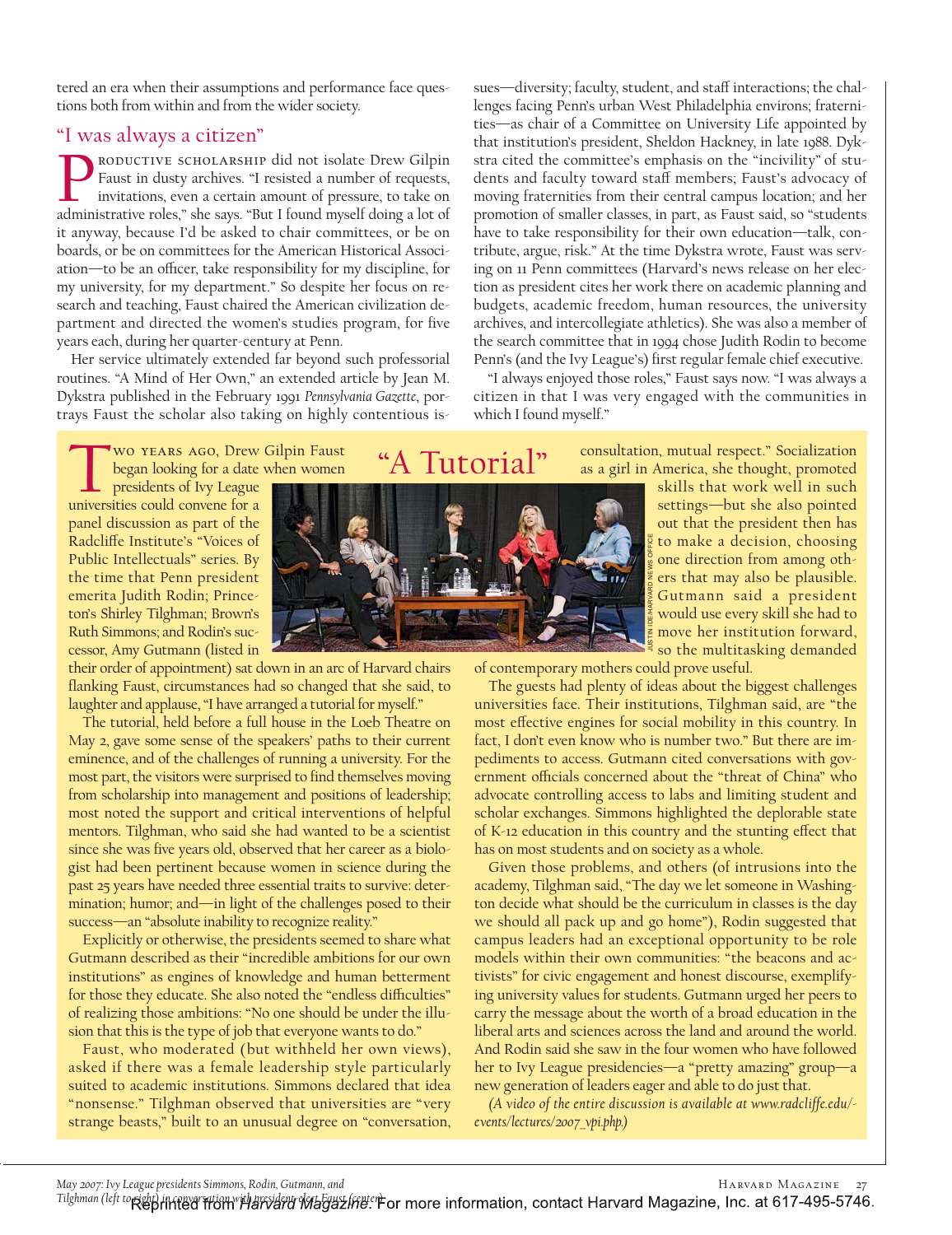## Of the institute's intellectual program, Faust wrote, "Crossing boundaries is fundamental to the Radcliffe experience."

Still, it was a decisive step to accept a full-time position such as the deanship of the Radcliffe Institute for Advanced Study (RIAS). Asked what led to the change, she replies, "Neil Rudenstine," then Harvard's president, who first engaged her in thinking about the post during a conversation that began in the fall of 1999 and ultimately extended several months. "I had understood the job to be one in which I could do a substantial amount of my scholarship and run an organization," she recalls.

In fact, from the time her appointment was announced in April 2000 through the first four years of her deanship, Faust found herself absorbed in untangling "impenetrable financial records," explaining the new institute to Radcliffe College's alumnae, and building a lively academic community of scholarfellows—women and men. (During a sabbatical last year, she worked on her sixth book, *This Republic of Suffering: Death and the* 



*American Civil War*, on the impact of that war's enormous death toll. She delivered the manuscript in January, just before her election as president, and so describes it as her "scholarly denouement." Knopf will publish the book next year. She also returned to the classroom, teaching an undergraduate seminar on the Civil War and Reconstruction this past spring.)

Whatever the short-term obstacles, Faust made the most of her own administrative knowledge, the suggestions of the intellectually eminent advisers she convened, and the opportunity presented by the founding of the institute as a full affiliate of Harvard. From her very first messages about the new institute, Faust emphasized "Radcliffe's potential to create interest and engagement across the University." She realized that potential in a variety of ways, not all of them widely known:

•Radcli≠e Fellowships, the core one-year appointments for advanced study, have proven a way for junior faculty, from Harvard and elsewhere, to complete research essential for qualifying for tenure. Moreover, clusters of fellows concentrating in fields such as astrophysics or immigration have brought professors from separate departments together to work on problems of

common interest. According to executive dean Louise Richardson, who led the institute while Faust was on leave, fellows have reported rediscovering "the intellectual camaraderie they had missed in their home departments."

• Participants in projects have reached out productively to other schools for expertise. Radcliffe's conference on computational biology in May 2003 was the first such gathering on campus; it drew 150 people together for three days of workshops and lectures, seeding a now robust field of research. A conference on women and enterprise was produced by a faculty committee drawn from five Harvard schools.

•Radcli≠e-funded "exploratory and advanced seminars," initiated by ladder faculty, bring together scholars from throughout Harvard and beyond to address a new problem, ranging from malaria to debt relief in Africa. A dozen or more such seminars

annually have spawned new connections involving departments across the University, and virtually every school, to examine problems in science, the humanities, public policy, and the professions.

• Advisers including Jennifer Leaning, professor of the practice of international health (Harvard School of Public Health); Homi Bhabha, Rothenberg professor of the humanities and director of the Humanities Center; and former Graduate School of Arts and Sciences dean Theda Skocpol all serve as substantive participants in shaping RIAS's programs, building strong bridges to the rest of the University. Higgins professor of natural sciences Barbara J. Grosz, of the School of Engineering and Applied Sciences, has provided powerful links to that entire realm of research as Radcliffe's dean of science since early in Faust's institute tenure (see page 69 for news of her appointment as RIAS's interim dean, succeeding Faust as of July 1).

•Radcli≠e's breadth has been extended, with 38 men and 25 international fellows among the 260 who made up the first five classes of fellows resident at the institute.

In this basic intellectual sense, Faust wrote early in her decanal tenure, "Crossing boundaries is fundamental to the Radcliffe experience." Effective administration has been fundamental, too. As dean, she:

• transferred former Radcli≠e College training programs (in publishing and landscape architecture) to other institutional homes, made the Murray Center for social-science research a part of the Harvard-MIT Data Center, closed other programs that no longer fit the new institute's mission, and reduced staffing and expenses significantly with the help of University financial administrators, outside advisers, and consultants; overseed in the set of the recommendations; SNIBBE/FEC shadcliffe's observed in Faust's as RIAS's interim dean, succeeding Faust as of July 1).<br> **Example 26 RADcliffe's breadchi** has been extended, with 38 mendations; an

• directed a comprehensive campus plan for the institute, and oversaw the renovation of the Schlesinger Library, the former Radcliffe Gym, and Byerly Hall (now under construction); and

• proved a robust fundraiser for the new institute's fellowships and programs, drawing on revived relationships with Radcliffe alumnae and the advice of a Dean's Council whose members include several leading supporters of the University.

Meanwhile, as at Penn, Faust became involved in Harvard priorities well beyond the demands of her day job. As RIAS dean,

*May 2005: Meeting at Massachusetts Hall, Drew Gilpin Faust, who led University task forces on women faculty,*  Reprinted from *Harvard Magazihe* P8F Fridre this managementation of the recommendations, Grosz succeeds Faust as Radcliffe's interim dean.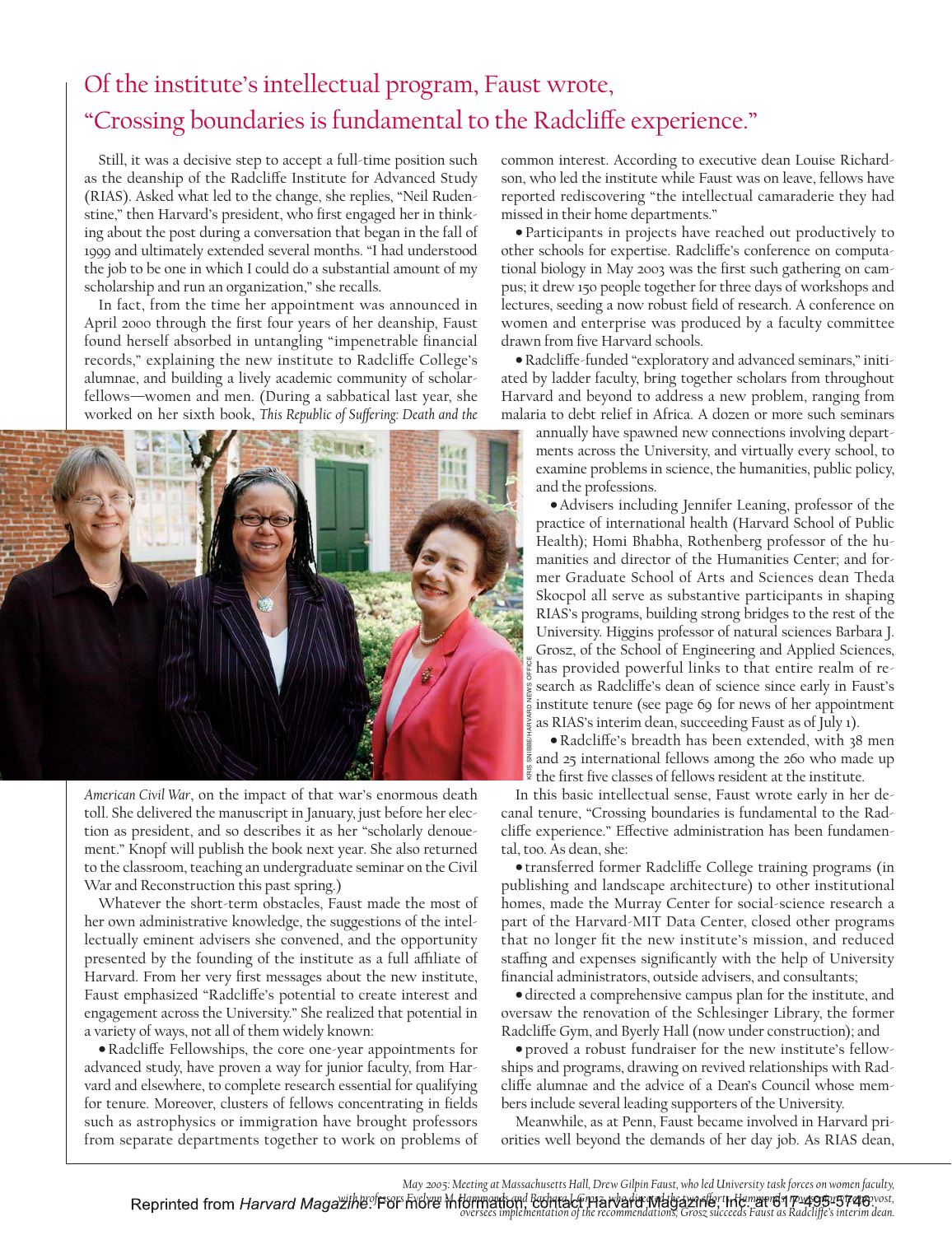## A "Better Answer"

THE SEARCH for Harvard's<br>twenty-eighth president began<br>under difficult circumstances. twenty-eighth president began Lawrence H. Summers's resignation on

February 21, 2006, ended his presidency far sooner than had been expected. The Corporation, whose members (excluding the president) organize such searches, had to begin one quickly, under heightened scrutiny, knowing that the University would be led, perhaps for a prolonged period, by an interim president. Moreover, the Corporation itself was freshly constituted: Senior Fellow James R. Houghton's service began in 1995, but all the other members were appointed after Summers took office in 2001; the newest, Patricia A. King, elected in December 2005, did not formally join the Corporation until the following May.

The search committee (including three Overseers) proceeded in customary secrecy, prompting the equally customary news leaks, particularly after the entire 30-member Board of Overseers was briefed in December on a list of candidates that included many leaders of research universities: presidents Lawrence Bacow (Tufts), Lee Bollinger (Columbia), Richard Brodhead (Duke), Amy Gutmann (Penn), Ruth Simmons (Brown), and Shirley Tilghman (Princeton), Stanford provost John Etchemendy, and University of Cambridge vice-chancellor Alison Richard. Because all those candidates were recent appointees, and several were involved with major capital campaigns, their availability and interest seemed slight. Several said they were not candidates. Much attention focused on Nobel laureate Thomas R. Cech, a chemist at the University of Colorado and president of the Howard Hughes Medical Institute; his expertise and the institute's recent activities (see "The Janelia Experiment," January-February, page 53) appeared relevant to Harvard's plans for the sciences in Allston. Internal prospects included Elena Kagan, Harvard Law School dean since 2003; Provost Steven E. Hyman, a neuroscientist; and historian Drew Gilpin Faust, Radcliffe Institute dean since 2001.

Cech revealed that he had indeed been a serious contender when he called the *Crimson* on the morning of January 31 to disclose that he had "withdrawn my name." In retrospect, that

she was a member of the Academic Advisory Group, through which the president, provost, and deans consider matters of University policy—and so become acquainted with one another and with broader academic issues. In 2004, she served on the task force exploring the role of and opportunities for undergraduate life in Allston—one of the elements that figured in the master plan for campus development there, published in January (see "Harvard's 50-Year Plan," March-April, page 58). In early 2005, following his controversial remarks on women in academic science and engineering, President Lawrence H. Summers appointed her to lead two University task forces, on women faculty and on women in science and engineering. Their comprehensive recommendations, produced quickly and under enormous pressure, provoked fresh thinking about faculty development, student learning, and diversity; multiple measures are now being implemented under the direction of a senior vice provost (see "Tenure Task Forces," May-June 2005, page 67, and "Engineering Equity," July-August 2005, page 55).

should not have been a surprise: he had expressed reluctance to give up his laboratory group, had not done any fundraising, and had not been an ad-

ministrator (apart from his institute duties).

After a further flurry of external speculation, the search committee quickly came to consensus. The Corporation voted to elect Faust, and sought the Overseers' consent, on February 11.

Beyond selecting Harvard's first woman president, this search set other precedents by chartering formal faculty and student advisory bodies, and by extensive outreach to alumni (see "Precedent-Setting Presidential Search," May-June 2006, page 66).

Overseer Frances D. Fergusson, a member of the search committee, said the student advisory group "gave us a very comprehensive understanding of how each school was perceived by its students, and of the major challenges a new president would face," and credited it with helping her "grasp both the complexity and nuances of Harvard's radically decentralized structure." Fergusson credited the faculty advisers with "invaluable" input—"both in their concrete suggestions and their broadreaching perspectives about Harvard's future." Pforzheimer University Professor Sidney Verba, who led the faculty group, said this "more structured way" of involving professors (who have been consulted individually in past searches, without the opportunity to test one another's opinions) was mutually productive. The faculty members, he noted, not only helped refine search criteria, they also know Harvard and have contacts throughout academia, and so could sound out names for the search committee and render "lots of candid assessments" not available otherwise.

James Houghton said both advisory committees "worked extremely well.…We tested all sorts of ideas with them." (Alumni contacts had to be handled differently, through travel to meet groups around the world.) The new channels yielded a "better answer than we could have had, had we not done this exercise." His conclusion: "I would be very strongly in favor" of using a similar process in future searches.

active intellectual leader. Beyond her professional involvement in the principal historical associations, and her service on the Pulitzer Prize history jury, she is, among other affiliations, a trustee of the Andrew W. Mellon Foundation (a powerful supporter of the arts and scholarship in the humanities and higher education); the National Humanities Center; and her alma mater, Bryn Mawr College—perhaps a useful perspective for working with Harvard's governing boards.

Those experiences—and the Radcliffe Institute's role in assessing the work of scholars from all fields—have given Faust an unusually broad overview of faculty members across a research university. As a past department chair, a member of the 2005 task forces, and a dean nurturing younger faculty members during their Radcliffe fellowships, she arrives at Massachusetts Hall extensively prepared for one of the Harvard president's most important responsibilities: helping schools to identify the next generation of scholars and to advance their academic careers.

The cumulative value of these diverse activities paved Faust's way toward consideration as the University's leader. They also

Outside her two university communities, Faust has been an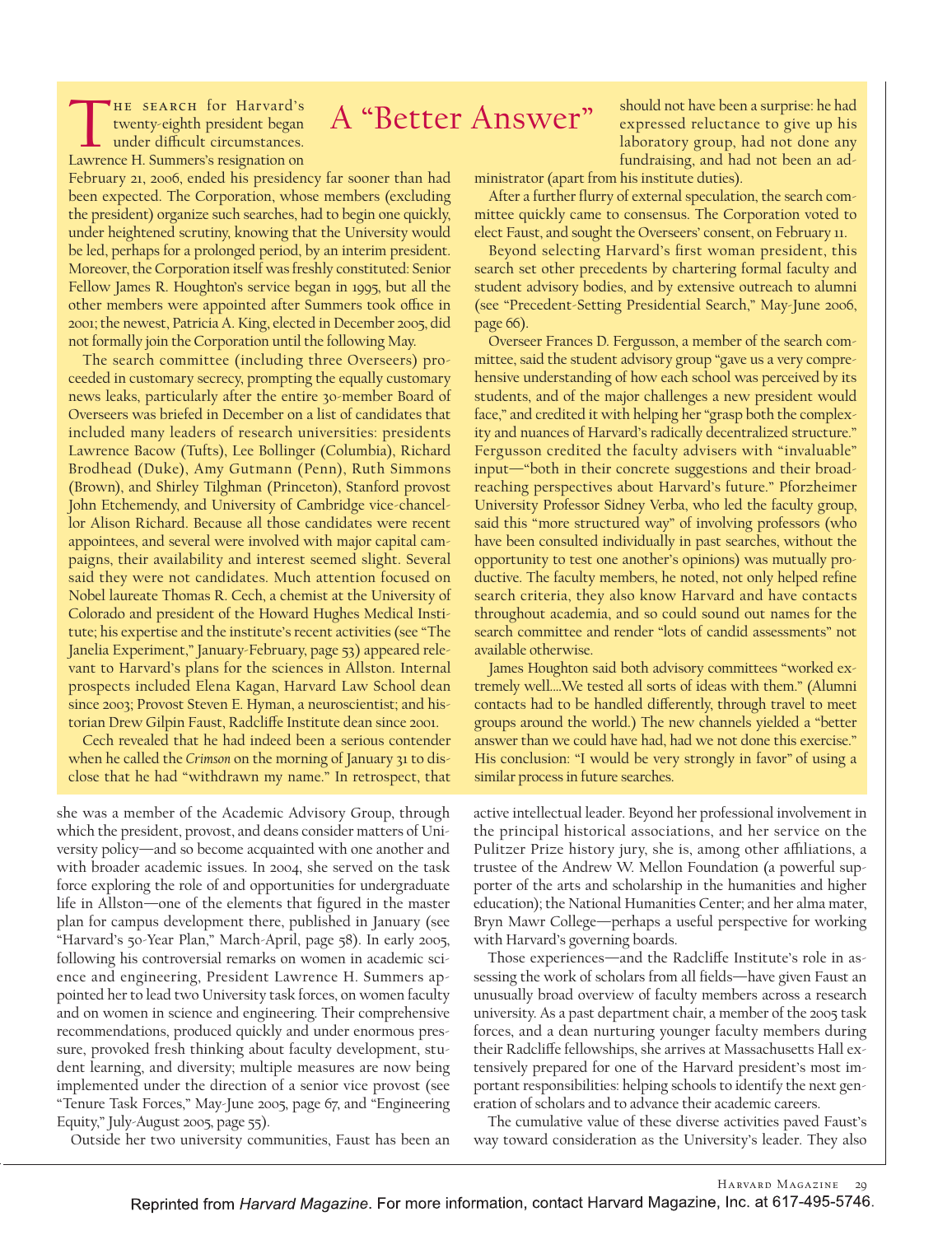### "Change often happens most easily if it can be shown to be embedded in long-held beliefs, values, traditions."

provided the will for her to accept the offer. For all its unexpected demands, she says, "In the course of this experience at Radcliffe, I found I just loved it. I loved working in a team with people. I loved defining organizational goals. I loved seeing things happen," whether the renovation of the Radcliffe gymnasium into a gleaming conference space or institute fellows winning Pulitzer Prizes or earning tenure. "I just found that I liked it a lot, and I seemed to be getting feedback that I was pretty good at it." And so, with that one last book in the pipeline ("a vestige of my scholarly identity") and no illusions that her new position will leave time for another, Faust has plunged headlong into the Harvard presidency.

## "An unparalleled opportunity

to make a difference"<br>
FEAKING ON FEBRUARY<br>
and I love this one in parti<br>
long love affair with the a PEAKING ON FEBRUARY 11, Faust said, "I love universities and I love this one in particular." Asked to amplify on her life-I long love affair with the academy, she says, "At the heart of it, universities are about renewal *every* minute. You're *always* learning something new," as a student or as a scholar. That learning comes as a refreshing surprise—"a surprise that in some way reinforces some things you know but at the same time changes them. I think to be in a community where everybody is dedicated to that expansion of themselves through an expansion of what they know is just the best thing I can imagine." In that capacity, she says, universities affect not just individuals but society—a dual role that lies at the heart of her commitment to these institutions.

Faust acknowledges that she was approached about other leadership positions earlier in her Radcliffe tenure—too soon in the institute's transformation, she judged, for her to consider leaving. As time passed, she says, she contemplated returning to scholarly work full time (she is Lincoln professor of history) or pursuing "the *right* leadership opportunity" if it came around. When Summers resigned, unexpectedly creating a vacancy at Harvard, she says she realized that she had already been involved in trying to make the University work better. The presidency represented "an unparalleled opportunity to make a difference in higher education" in ways that mattered deeply to her. Moreover, she perceived that the institution was "crying out for a kind of intervention that I felt I might be able to make successfully."

"Harvard has the most extraordinary resources available to it of any higher-education institution in the world," Faust declaresnot just material assets such as the endowment, the Fogg Art Museum collections, and Widener Library, but also extraordinary students and faculties. From her first day at Radcliffe, she says, she felt that it was "just a totally overstimulating environment.

"And yet," she continues, "so many of the things we say about ourselves are true." Referring to its decentralized schools, she says that Harvard is "*not* one university"—and so it has missed opportunities for collaboration. By investing in individual faculties and their facilities, "In a peculiar way, Harvard has not invested in itself. It needs to make the most of those extraordinary resources." In some ways, the Radcliffe Institute has been an experiment in doing just that, by helping members of the community break down the boundaries separating "fields and schools and disciplines," prompting beneficial new connections and "intellectual transformations." She mentions research links between Harvard Medical School (HMS) and the Faculty of Arts and Sciences (FAS), ties between students and faculty members from different schools, and bridges over the divisions between the sciences and the humanities.

Among the principal priorities she envisions, Faust details the wholesale improvements under way in undergraduate education, work on the Allston campus, and advances in science throughout the University based on collaboration among FAS, HMS, and the affiliated hospitals. "All of these questions seem at the core of what Harvard is about," she says, "but *none* of them has been accomplished." She intends to embrace each and "move forward as effectively as I am able to." She also details important work to be done in securing broader student access not only to the College, but also to graduate education in the arts and sciences and in professional schools for those pursuing jobs in less remunerative careers. Similarly, in the wake of the 2005 task forces on science and engineering, she emphasizes the importance of enabling individuals to "choose fields out of preference and talent, and not because they are driven out of [other fields] by obstacles we should eliminate," whether of gender or of other kinds.

Even as Faust describes "spending a lot of time immersing myself" in the details of each of those issues—in part through searches for new FAS and HMS deans (see page 67) and other senior appointees—she is also trying, in the course of "a lot of listening this spring," to identify "questions we're not asking." At least one important new effort, suggested during her February 11 remarks, is already emerging. Faust says Harvard needs to take a comprehensive look at the arts throughout the University. The art museum complex is about to be renovated; a new museum and performance facilities are to be erected in Allston; the American Repertory Theatre is searching for a new artistic director; the Graduate School of Design deanship is also vacant; and, in general, this is a "world in which the arts are taking on much more importance in undergraduate life in our peer institutions." She suggests that a committee of senior advisers may be formed soon to look at Harvard and the arts in the broadest context, with significant implications for academic resources and facilities across the campus, not just in Allston.

As she refines these and endless other priorities into an agenda (finding a scale for Allston that promotes both ambitious interdisciplinary work and personal interactions; refining which goals and programs to pursue around the world, as Harvard students and scholars now "live their lives internationally"), Faust may innovate organizationally, as she did at Radcliffe. She has already announced that she will create an executive vice presidency, to whom at least the administrative, financial, and human-resources vice presidents in Massachusetts Hall will report. An advisory group will examine the position's reporting relationships and likely candidates; once filled, it will somewhat reduce the number of people and units (now numbering nearly 30) directly responsible to the president, making it easier for her to focus on her highest priorities.

30 July - August 2007

Reprinted from Harvard Magazine. For more information, contact Harvard Magazine, Inc. at 617-495-5746.